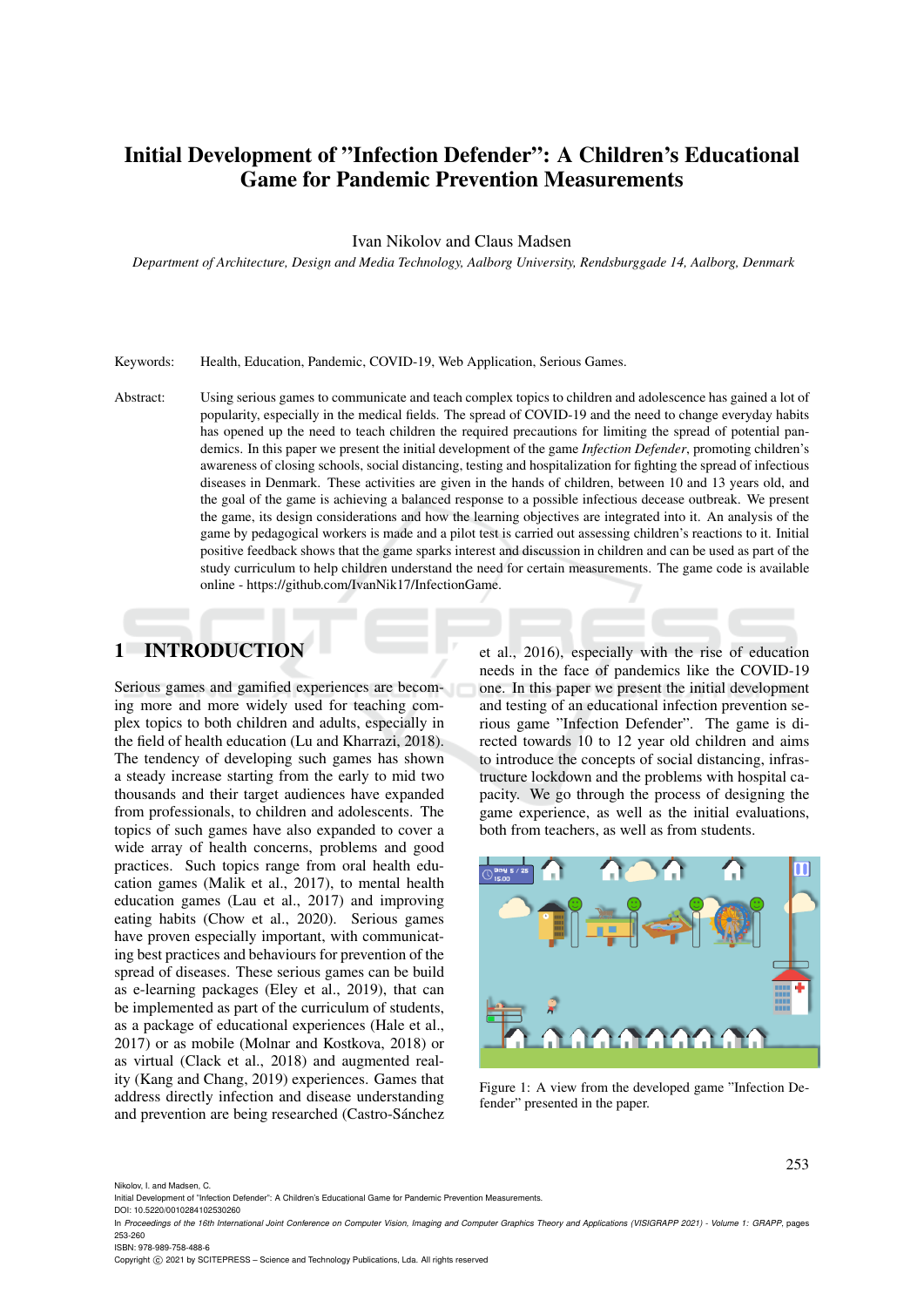# 2 STATE OF THE ART

It has been shown that serious games can improve student engagement, help with topic understanding and influence learning outcomes, when introduced as part of the learning curriculum (Huizenga et al., 2017). Even with these benefits, the introduction of serious and educational games in classes is still very limited. For health education, serious games are used as tools to help with getting a better understanding about vaccinations (Ohannessian et al., 2016), food hygiene (Young et al., 2019), antibiotic resistance in bacteria (Molnar, 2017; Govindan, 2018).

With the increased need for proper information dissemination to both adults, children and adolescences with the spread of the COVID-19 pandemic, a number of educational games have been developed. These serious games tend to tackle ideas such as social distancing, infection spread, the importance of testing and good hygiene practices. Some of these gamified experiences are directed at instructing personal on proper containment procedures (Suppan et al., 2020) and takes the form of e-learning materials containing a mix of interactive experiences, videos and tests. Other experiences use the pandemic data present online, to create simulation like environments to visualizing how infections spread on a local (Observable, 2020) and global (Tuovinen, 2020) scale. These experiences put the power of choice in the hands of players and use these choices to achieve different ending. Through these endings, users can see how following best practices can help not only themselves, but the people around them. These games adapt a more serious tone and clean design, which can be deemed not appealing to younger children. Other educational games rely more on the simplified representation of a pandemic and use more simple and easy to grasp game mechanics and visuals (Jacob and Wiseman, 2020; LuluLab, 2020), more suited for younger children. These games simplify the ideas of social distancing, treatment, wearing mask.

For developing our proposed solution we try to strike a balance, between a simplified approach to representation of the many different problems associated with dealing with pandemics and developing a game that can be used for self-reflection and evaluation of the players choices. To do this we develop a simple gameplay concept, inspired by the approach presented by (Molnar and Kostkova, 2018) and combine it with a system that takes into account the different player choices, which can be later viewed and accessed in easily to understand and clean graphical form.

## 3 METHODOLOGY

The game development will be discussed in this section, going from the initial idea inception, through the choice of the main topics of the game - closing infrastructures, social distancing, testing and hospitalization to limit infection spread. We will also look at how each of these topics has been introduced in the game and how the idea of achieving balance between lowering the infection rates and keeping people safe and dealing with the consequences of prolonged lockdown measurements. Finally, we will discuss the tools used for visualizing the consequences of the players' actions and how they can be used as a positive teaching feedback loop.

The application is built in the Unity game engine, utilizing a simple one screen style, which is easy to port to different platforms like mobile and tablet or web-based. The visual style relies on a 2.5D combination of polygonal objects and sprites, which is aimed at a younger audience and emphasises lightweight visuals, which should run on a wide array of hardware.

## 3.1 Initial Idea

The driving force for developing the game is creating a engaging, easy to understand and educational application, which can be used as a supervised tool, part of a study curriculum. Pandemic and COVID-19 spread visualization materials currently present are directed more to the general public (Observable, 2020; Tuovinen, 2020) and lack an easy to comprehend interface and engaging gameplay, that would make them appeal to younger children. On the other hand, there are the children oriented education games like (Jacob and Wiseman, 2020; LuluLab, 2020), which try to teach good habits to children, but lack a more serious look on how, the players' choices have affected the game's outcome, which is proven to be a strong learning tool (Taub et al., 2020).

The main topics we look at are social distancing, closing of infrastructures, hospitalization and the effect of the pandemic and social precautions on people's mental health. The most important topic is social distancing, as this is an idea that has become prevalent in lowering the transmission rates of infections. It can also be seen as a new concept for younger children, which changes the way they interact with one another, their family, teachers and random people in their everyday life. The second topic is the closing of infrastructures like schools, parks, shops and others, which help limit the spread of infections, but also drastically changes the day to day lives of children. The testing and hospitalization are also topics, which can prove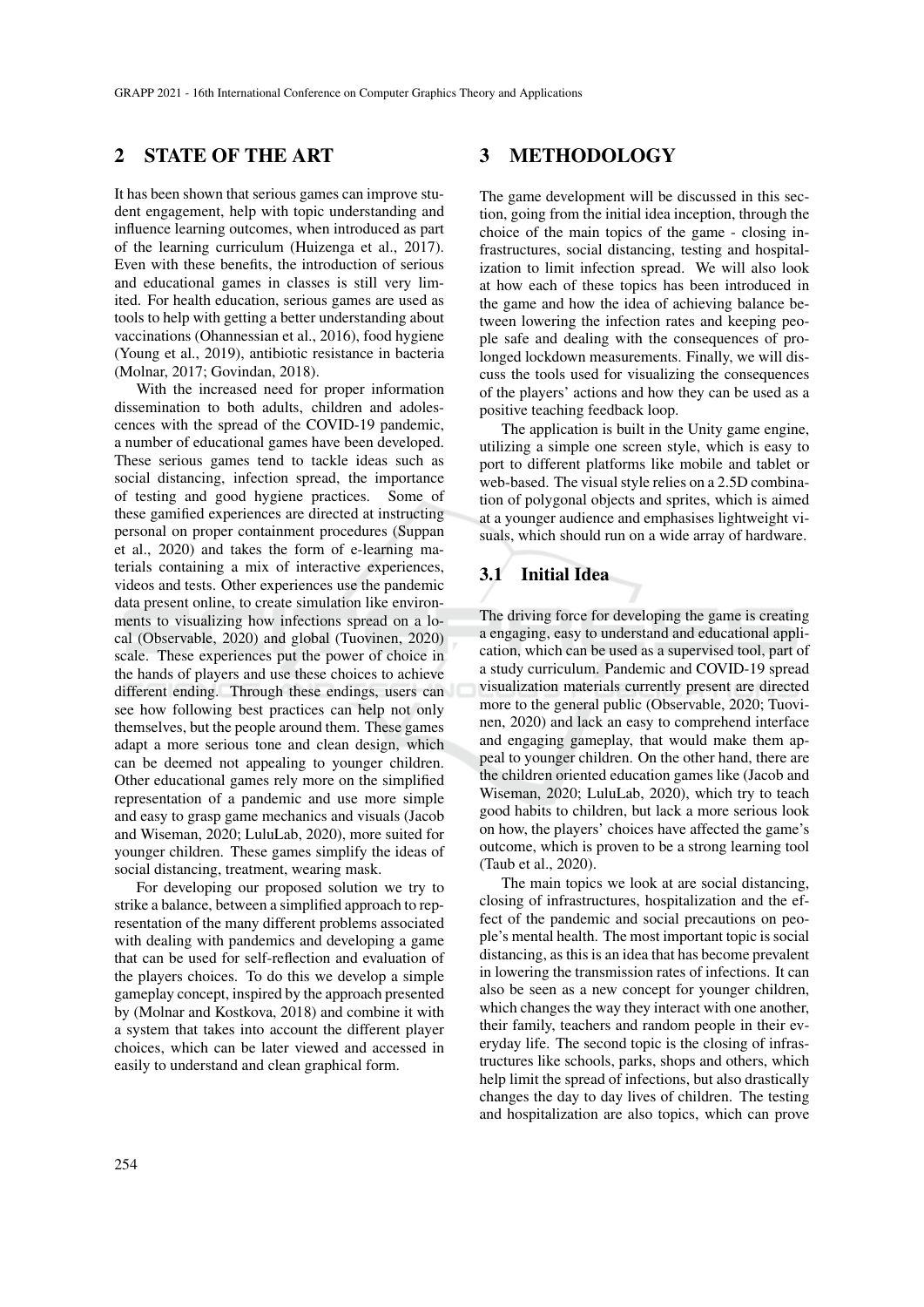hard to explain to younger children. Finally, the topic of the consequences of all these measurements on the mental state of everyone that experiences them.

Next a design philosophy for the developed game needs to be selected. We choose to build the game around the idea of balancing between four main factors - amount of people sick in society, the maximum possible hospital capacity, the possibility to enforce stronger or lighter social distancing measurements and the mental health strain that these can have on people. The game should have multiple levels, as this has shown to produce more engagement (Wehbe et al., 2017; Korchi et al., 2020) and each level should last for a set time limit, shown to the players as days. This would again mimic the real world problems of prolonged social distancing. A view from the main screen of "Infection Defender", can be seen in Figure 1.

#### 3.2 Designing the Gameplay

The main factors of the game can be extremely complicated to visualize and communicated, even to adults. This is why special care needs to be taken for expressing them in a way that children can understand and relate to. It is shown that children respond better to visual cues and explanations (Javora et al., 2019), even though these visual do not help with learning, they help with directing and keeping the attention of children. The majority of the game design concerning pandemic topics is thus developed as visual concepts.

The core playability of the designed game revolves around the formula of catching and dodging. These types of fast passed gameplay are shown to have a positive influence in the possibility of children learning and understanding the information, being given through the gameplay experience. Having chosen the main gameplay loop, each of its parts needs to be connected to one of the four main factors. The three parts of the catching and dodging loop are:

- Obstacles and rewards are spawned at one part of the game field
- A player-controlled character dodges obstacles and collects rewards at the center of the game field
- A end zone collects the missed obstacles and rewards, changing a player score

The first part of the gameplay loop, is where healthy and infected people can spawn. A cartoon 3D model of a person is created for this (Figure 2a), for easier association, where healthy people are spawned with blue shirts and infected people with red shirts. This is done for easier color differentiation. To make the visual representation of this easier to understand,

these people are spawned from houses, which are shown as part of society (Figure 2b). They can then go into one of four possible infrastructures - a supermarket, a school, a park with a pool and an amusement park (Figure 2e). This represents what a person could do in a normal everyday life context, without any social distancing restrictions in play. Here the first interaction possibility is given to users - they can choose to open or close these infrastructures, effectively limiting the number of people that can spread a possible infection. Once a infrastructure is closed, another of the main factors comes into play - the gradual decrease in people's happiness. This happiness is decreased every day, while the infrastructure is closed, until it's reopening, when it starts to increase.

The second part of the gameplay loop is represented a player controlled character that can catch infected people and send them to the hospital. For the character we have chosen a representation of an ambulance, where sick people can be intercepted (Figure 2c). Here another of the chosen factors is developed - the player can try to catch every infected and send them to the hospital, but that would take up all of the hospital's capacity (Figure 2d). The third part of the loop is the end zone, where the healthy people and the infected ones, missed by the player would end up. This is represented with houses, which represent people visiting their friends, family or relatives and if infected, unknowingly spreading the infection (Figure 2f).

Four endings are possible for each level, representing problems faced by people and governments at times of epidemics spread:

- The player lets too many infected people pass and the infection spreads too much
- The player hospitalizes too many infected people, resulting a shortage of hospital beds
- The player leaves the infrastructures closed for too long, resulting in in a deterioration of people's mental health and happiness
- The player manages to navigate the epidemic for a set number of days, without any of the first three endings happening

This combination of endings creates a sense of uncertainty and the possibility of experimentation with different play strategies, which have been shown to help with engagement and interest (Nugroho et al., 2018; Tancred et al., 2018). This ties to the post-level experience, where the consequences of the players actions are visualized.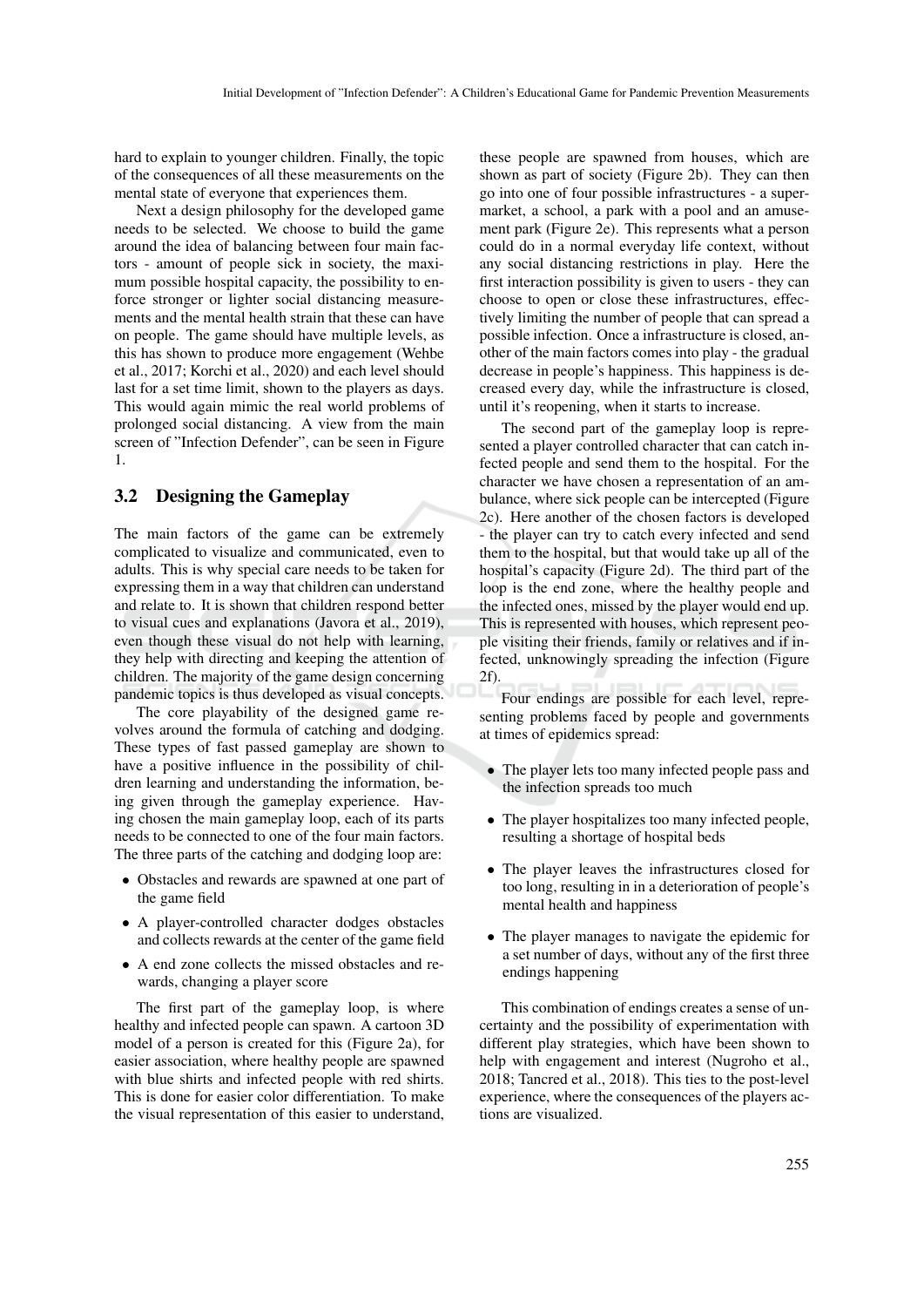

Figure 2: Parts of the gameplay loop - infected and healthy people (Figure 2a), houses which spawn new people (Figure 2b), ambulance used by the player to catch infected people (Figure 2c), hospital building, where infected people go and which has maximum possible capacity (Figure 2d), different infrastructures, which can be closed to slow down the infection spread (Figure 2e) and houses representing society (Figure 2f).



Figure 3: Two of the end screens of the game giving information to the player. Figure 3a is the end of level visualization, showing what were the end results from the decisions of the player. The results are separated into - how many people were hospitalized, how many people have spread the infection and how many days was each of the infrastructures closed. From this screen users can either go directly to the next level with higher challenge or go and see the more detail results Figure 3b. Details screen, shows the day by day choices and progress of the player, for how many people were hospitalized, how many left the hospital, how many were missed and how the happiness and mental health changed depending on the opening and closing of infrastructures.

#### 3.3 Post-level Statistics

Once a level is finished, no matter the achieved ending, the post-level statistics are visualized. These are separated in two screens. The first one (Figure 3a) represents a more easily approachable overview of the consequences from the level, where everything is presented in the form of a combination of images and snippets of text. In this screen the overview of how much infected people have been hospitalized, how many have been missed and how many days have the different infrastructures been closed is given. The second screen is given as a optional experience, which is designed to be used, as part of a class discussion or together with an teacher or parent. In this screen the day by day changes in the overall infected and hospitalized people, as well as the decrease in happiness for each closed place, through the played level are given (Figure 3b). Here users can freely move through the different days and see how their choices have influenced the different parts of the game and where potential problems have started to arise.

The two post-level statistical screens are designed, with the idea to provoke discussion and a sense of cu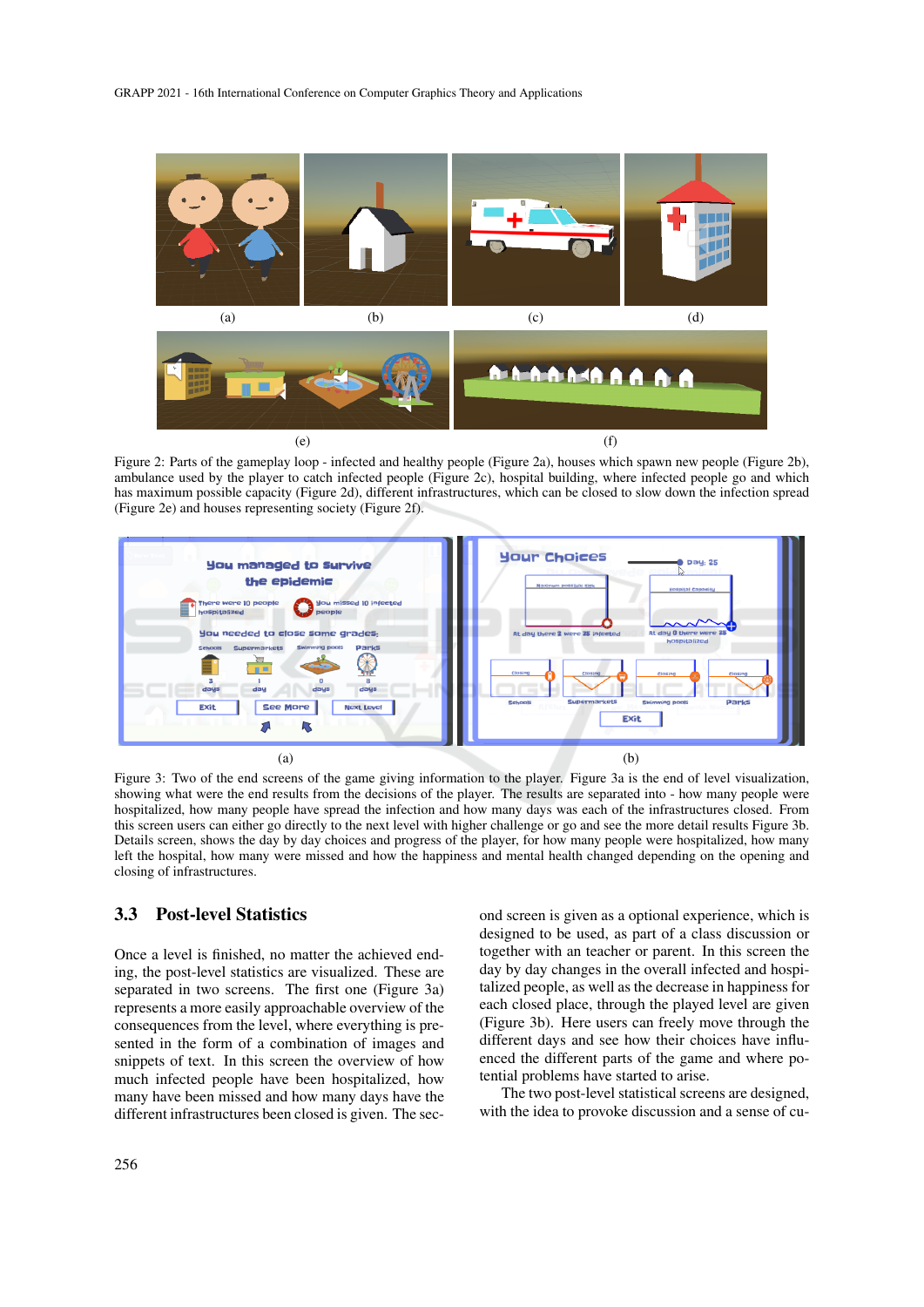riosity. Users should be able to easily see, how their interactions and choices have invoked a certain level ending sequence. And more importantly these parts of the game are designed to provide a sense of reflection and the desire to understand and try again.

# 4 TESTING

The main concepts of the game and the gameplay loop are initially tested through a series of internal collaborator testing. Once the overall feel of the game and its components, menus and basic visuals are selected, the second part of the evaluation is done through a collaboration with an external primary school teacher. The teacher evaluated the application and the possibility of using it as part of a curriculum or self-study sessions on the topic of decease and infection prevention. Finally, an unstructured playtesting session is arranged with a class of 11 to 12 year old children. After the play session, kids are asked question about what they liked and disliked about the game, as well as what they learned and what was hard to understand.

#### 4.1 Internal Testing

Through the process of developing the educational game, an internal collaborator testing was set up, where participants could test the developed game parts and provide feedback about the usability of the menus, the level of difficulty, the gameplay elements and feeling of the game. For this early a set of strict guidelines are set up. As the participants are older people the main concern at this stage are - the difficulty of the game, the overall clearness of the message and evaluation of the different game parts. The participants were given the game and left to test it out at their pace. They were given an online questionnaire containing both open ended questions evaluating the experience, as well as questions regarding their play setup - using a computer, table, phone, as well as the maximum reached level.

The main point that participant feedback focused on was a balance between challenge and user interest and to facilitate that a gradual increase in difficulty is introduced for each successfully passed level. This increase is tied to the basic ideas present in the simplified mathematical modeling of infection diseases, as presented in the Susceptible, Exposed, Infectious, or Recovered (SEIR) model (Li and Muldowney, 1995). These types of models are used for predicting the possible spread, total number of infections, the time needed for the disease to die down, etc. Taking inspiration of these types of models, we base the increase

in difficulty of the game to a number of factors:

- The chance of spreading the infection represented by the stochastic chance of spawning an infected person. This chance becomes higher with each successful level and is capped after a certain values
- Time to recover represented by the time spawned people taken to the hospital would become healthy, lowering the number of infected in it
- Number of hospital beds and number of possible infected in society, before the spread becomes too much. This is represented in the game as lowering values, making it harder for the player to achieve the a positive level outcome

The amount by which these values increase or descries, as well as the caps to how much they can change are set, after a number of testing sessions, ending with participant feedback and discussions.

Another important factor of this initial internal testing is providing a easy to learn and use controls and menus for the game. Early on it was chosen that the game needs to be playable in a web browser, with an additional version for mobile and touch screen devices. This influenced the design of the interactions with the game, which mostly consist of swipes and presses. Both the mechanic of catching the infected people and opening and closing infrastructures are designed to be used with just presses and swipes. All menus are also designed to be easily navigated, with only button presses and dragging motions.

#### 4.2 Teacher Feedback

Once a stable internal prototype is created, the next step is an evaluation by a primary school teacher. This evaluation is done so feedback can be given on any possible problems or places where children might find context hard to understand or navigate. In addition, parts of the game that need to be added or changed can be identified, to make the game better suited as a possible part of a study curriculum. The evaluation guidelines given to the teacher were more relaxed they could test the prototype and use a think-aloud method for asking questions and giving feedback to their experience.

The teacher is experienced in teaching students between 10 and 13 years old and is used to implementing activities, games and participation experiences in the day to day curriculum. After analysing the game a number of points were given about the usability, ease of understanding and lessons that can be learned from it. A number of concerns are given for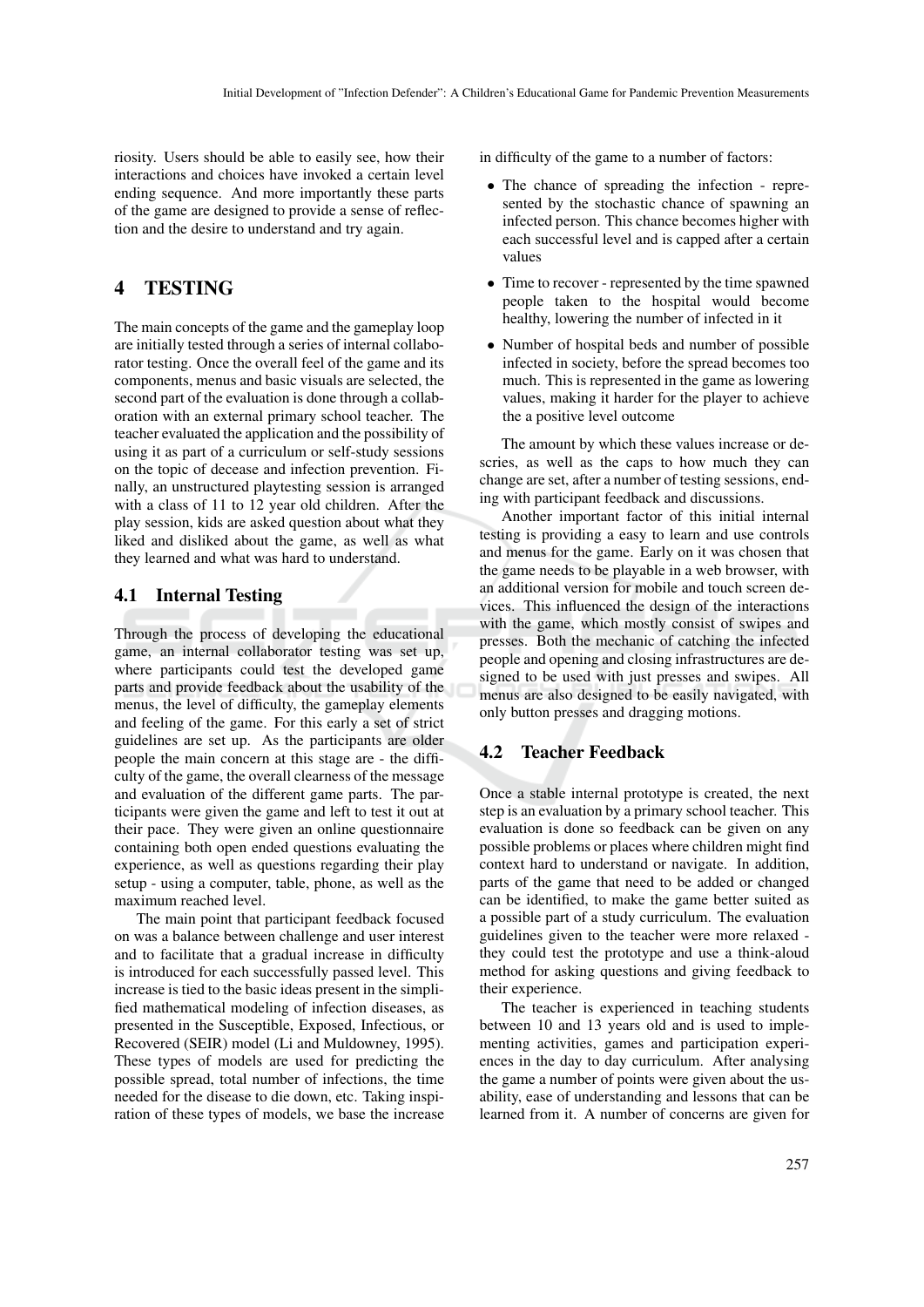the possibility that students can get incorrect understanding of the spread of infections or how the different measures would change the spread. In addition, it is pointed out that the reliance of images and smaller amount of text, could make understanding and getting into the game's flow a problem. Finally, some of the visualizations in the game are pointed out as either being too hard to understand or posing a risk of stressing out the students. To address these concerns a number of improvement are made to the experience, to contextualize and refine its visuals and messages.

The main changes made from this feedback is the addition of "How To Play" (Figure 4a) section to the start menu of the game, as well as an extended visual tutorial (Figure 4b), which runs users through the main parts of the game and explains how they function and what is required. In addition, the main playable character is changed to a bed, where infected people can be cough and send to the hospital. This is made to make it less stressful to children and lower the association to ambulances and emergency situations. The interface is also made more reactive, with the implementation of additional visual cues and sound effects to signal to children that there are problems.

#### 4.3 Student Feedback

As part of the evaluation a number of students from third, fourth and fifth grade were shown the prototype and could try it out. For the evaluation the teacher first would show the game to the students and explain the overall structure and goal. The students then play the game, initially with the teacher as a facilitator and later by themselves. Once they felt that they had played enough the teacher asked the whole class what were their thoughts and questions.

The third grade students are shown to be receptive to the overall message of the application with comments like - *"If you close schools not many people will be infected. It fits that it got better in Denmark when we closed the schools"* and *"You lose, if you close things for too long"*. It is also shown that there is still some confusion, about the rate at which the infection spreads - *"It's a strange game because it's mega easy to get infected in that game. It doesn't go that fast in reality"*. The game needs to communicate better the generalization of the infection spread from real life to game form and what simplifications are used.

Students from fourth and fifth grade were testing the application, from a point of view of using it as a source to spread awareness. Students had observations on the messages communicated by the prototype

- *"You get isolated at home. It is only if things have gone awry that you get to the hospital"*, as well as the need to position the game as part of a larger contextual explanation of infection spread - *"It shows nicely enough how it develops, but if you had not been told in advance that it was a model of infection spread, and have just played the game, you probably would not have caught it. It requires that you have been told the meaning of the game from the start"*. An interesting insight in the students' understanding of infection spread, many comments were made about the need for differentiating between different groups of people - older, younger or ones with pre-existing conditions and how some are more susceptible, than others. Comments like *"It does not show at all how bad it can be for other people. It does not show that people are different"* and *"It's weird if they come down from their home, then to school and then down to another home. Is it their grandparents' home - so they can infect them?"*, show that a better separation between the visualized people and houses needs to be done, so the idea of not going out and staying home to lower infection rates can be more easily communicated.

Overall the even it this early prototype stage, the game has been shown to produce a lot of discussion on the topic of infection spreading and how to prevent it in a sustainable way. By seeing the consequences of their decisions in each level, students could get a better understanding of what was shown and try to do better. A number of problems and possible optimizations are extracted from the students feedback. The most important take always can be summarized as:

- The simplification of the real world infection spread, to a simple game form needs to be explained in bigger detail - what are the houses representing, what are the closed and open facilities representing, why it's important to have some infected going to the hospital, which it's important to not let the infection spread too much.
- There needs to be a separation between different groups of people - the ones more vulnerable to the effects of a possible infection and the ones less vulnerable. Different measurements can be employed to address different people.
- Make the experience more personal children want to see familiar things so they can empathise, with what's unfolding on the screen.
- A larger study context needs to be provided for the game experience. It can be used as a part of a infection prevention study, with other similar experiences.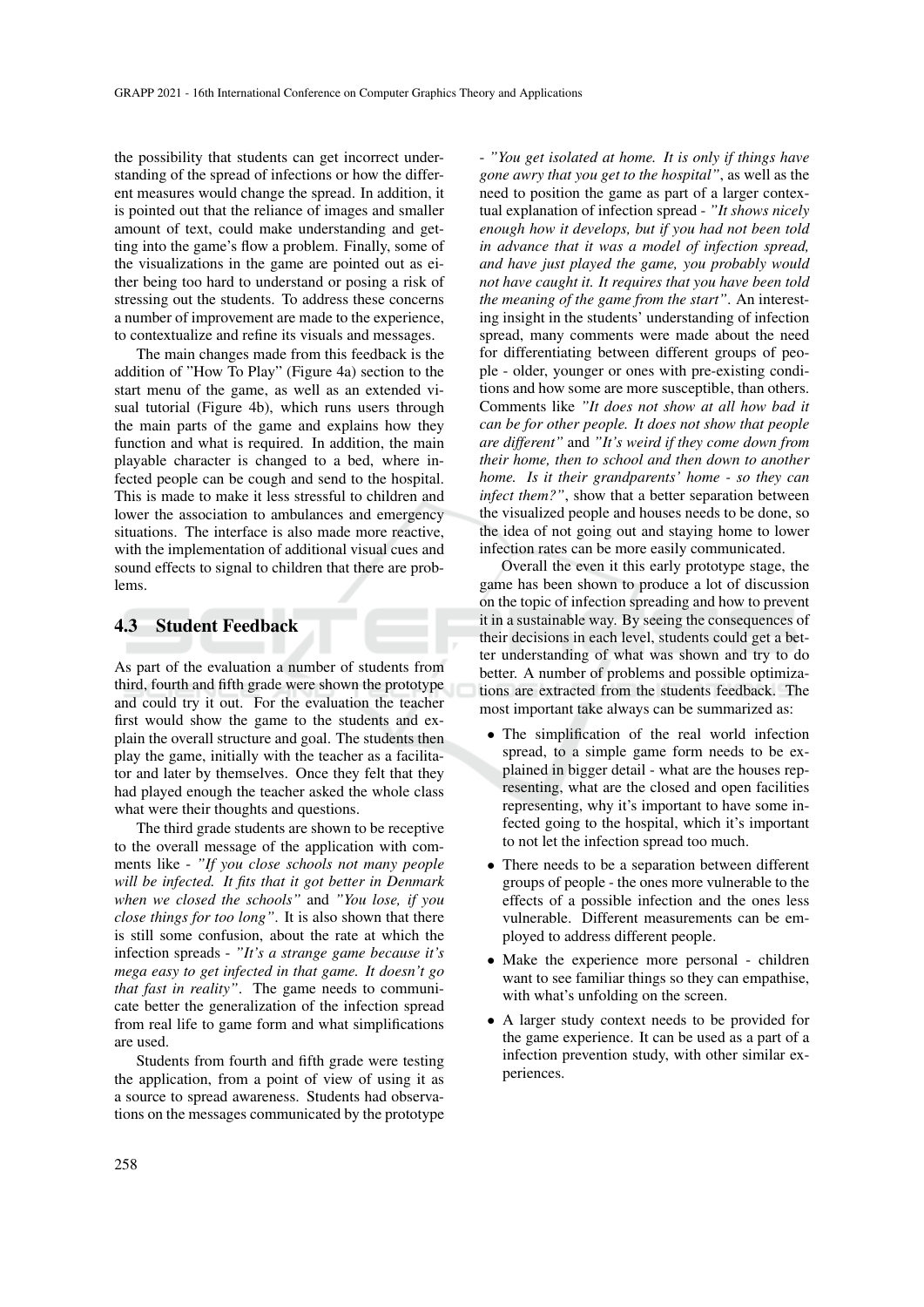

Figure 4: Screens added after the initial testing by the teacher - a "How to Play" screen (Figure 4a), which can be easily access from the start menu and would give a starting understanding of what is the main idea of the game. The second screen is an interactive tutorial (Figure 4b), which gives a deeper look on the different system. The tutorial cannot be skipped the first time the game is started.

# 5 NEXT STEPS

Because of lack of long term testing and quantitative data the current study presents just a initial exploration, which will be build upon in consecutive studies. A number of next steps are suggested for the development of the application and its position in a possible educational package. Further work with teachers would be made to create a study curriculum comprising of lectures on the topic of infection spread and prevention. These lectures will be followed by a number of animated shorts presenting every day scenarios where people could stop the spread of a infections disease by following preventive recommendations, such as social distancing, avoiding contact, washing their hands and limiting traveling. The presented game prototype will be followed by a number of additional interactive applications and physical boardgames around the same ideas. Children would be able to play these games both together with teachers, as well as alone. After the activities the knowledge of students on the topics will be tested with a number of assignments and discussions. This educational package will be available online for use by teachers.

# 6 CONCLUSION AND FUTURE WORK

In this paper, we presented the first steps for creating a educational game for children between 10 and 13 years old, in the topic of infection spread prevention. We build the application with the main idea of choices and consequences, where a balance between preventing infection spreading, shortages of hospital beds and preserving the population's morale needs to be found. To facilitate the idea of choices and consequences, the application contains extensive post-game statistical summaries, which can be used to reflect on the choices and how they have affected the outcome of the game.

Initial testing of the prototype was made as a combination of internal developer testing, teacher evaluation and student feedback. A number of improvements were made to the application as a result of these tests - mainly an better visual representation of the game world, an implementation of tutorials, more reactive user interfaces and menus. The application has proven to facilitate discussion between students around infection spread and interest and interest in the topic.

As a next step a structured user testing is prepared for students, where statistics like amount of time played, maximum level reached, positive versus negative outcomes reached, as well as hospital space used, amount of days each infrastructure is closed, amount of missed infected people, would be analyzed to better suit the game to the user group. In addition, a mobile version of the game would be prepared, as well as implementing all the feedback from the initial round of feedback.

## ACKNOWLEDGEMENTS

This work was partially funded by the The Novo Nordisk Foundation, grant no. NNF20SA0063089. This funding is gratefully acknowledged.